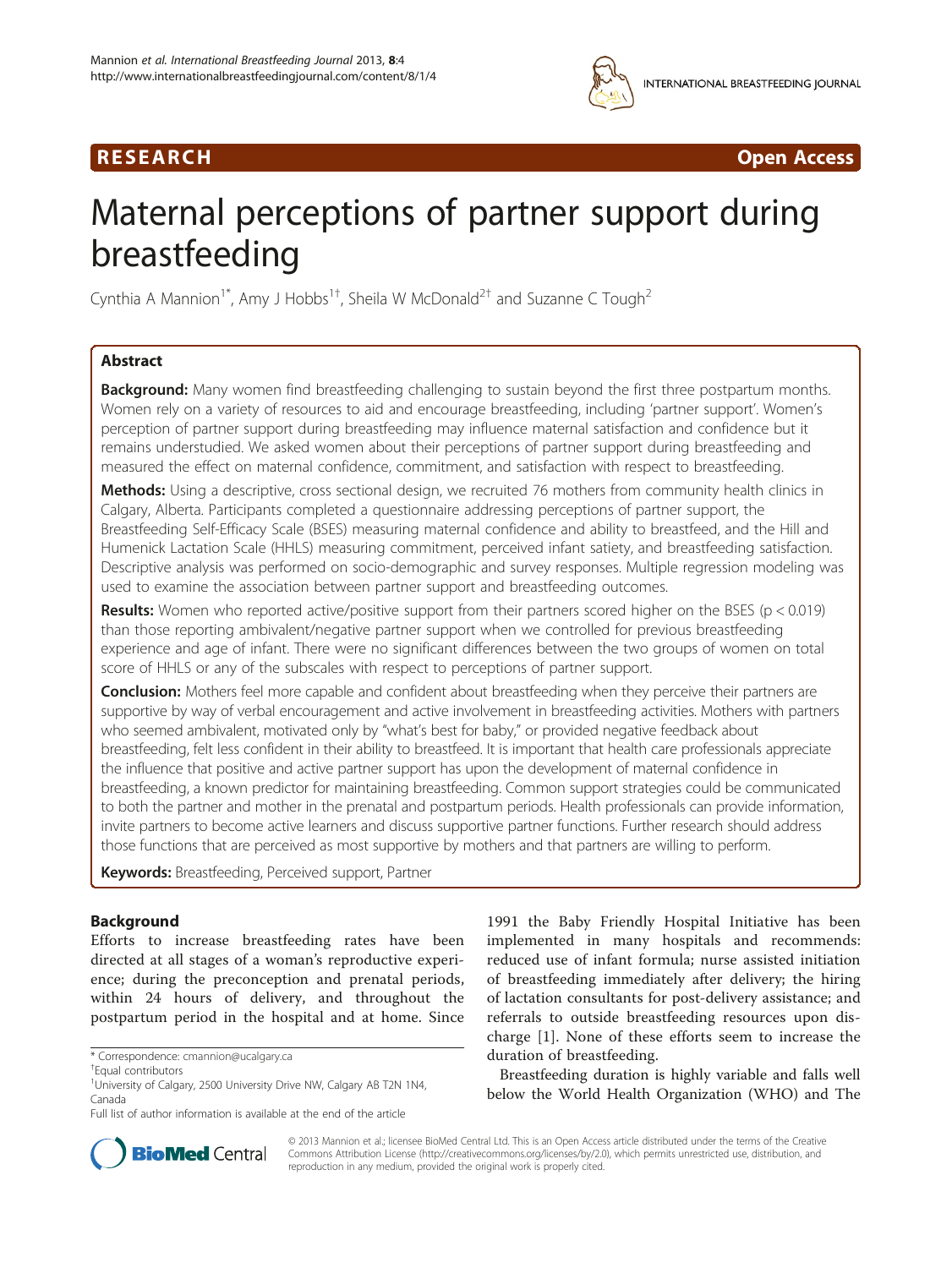United Nations Children's Fund (UNICEF) recommendations of exclusive breastfeeding (no artificial milk substitutes or other fluids) for all infants to six months of age [[2\]](#page-5-0). Most Canadian women try to breastfeed their infants and since 2003 breastfeeding initiation rates in Canada have remained stable at about 87% [\[3](#page-5-0)]. However, in 2007, only 23% of mothers reported exclusive breastfeeding for six months [[4\]](#page-5-0). Twenty-five percent of women reported "not enough milk" as the most common reason for stopping breastfeeding. 'Insufficient milk syndrome' was recognized in the early 1980s and has persisted to current day as the primary reason women discontinue breastfeeding [[5-7](#page-5-0)]. Although health care professionals offer timely support to breastfeeding women, the more constant presence and immediate support of the baby's father, or mother's partner offers opportunity to influence the maintenance and duration of breastfeeding.

Fathers and partners have been identified as being influential in mothers' feeding decisions and the continuation of breastfeeding [\[8,9\]](#page-5-0). If the mother feels that the father's attitude towards breastfeeding is positive and supportive there is a greater likelihood that she will continue breastfeeding [[10,11](#page-5-0)]. Maternal perception of a negative attitude from their partner influences when a woman considers and decides to discontinue breastfeeding [[11\]](#page-5-0).

As part of a larger study looking at breastfeeding selfefficacy and medications used to increase milk supply [[12](#page-5-0)], we asked women about their decisions to breastfeed; to identify breastfeeding supports and to describe their perceptions of their partners' support and attitudes throughout their breastfeeding experience. It was hypothesized that those mothers reporting positive support from their partners would have higher confidence in breast milk production and higher breastfeeding self-efficacy.

#### Methods

#### Study design

This study is a descriptive, cross-sectional design using a convenience sample of postpartum mothers. We measured maternal perception of partner's attitudes towards breastfeeding. The study was conducted in 2009 over a five-month period at six Community Health Centres in the Calgary region where women and breastfeeding infants attended well-baby clinics. Calgary is located in Southern Alberta with a growing and diverse population of approximately one million people. The drop-in clinics operated twice a week in the afternoons until the pandemic H1N1 protocols were initiated and the clinics deployed for vaccination.

#### Recruitment

Recruitment posters describing the study were placed in the Community Health Centres. Currently or recently breastfeeding women were approached by clinic staff nurses and referred to research assistants stationed at each clinic. Study participants signed the consent form and completed the demographic questionnaire, the Breastfeeding Self-Efficacy Scale (BSES) and Hill and Humenick Lactation Scale (HHLS) at the clinics. Recruitment occurred over five months period from June 2009 to October 2009 but ceased prematurely as clinics focused on administration of H1N1 vaccinations and mothers and infants were advised to stay away.

Criteria for inclusion were that the study participants had to be English speaking, a mother of a breastfed child, currently with a partner and residing in the Calgary area. Participants were currently breastfeeding or had recently attempted to breastfeed a singleton infant. Exclusion criteria included mothers who had a previous breast reduction or augmentation, illnesses such as breast cancer that required mastectomy or breast lump biopsy, and those who did not have a telephone. Babies born less than 37 weeks gestation and infants with issues that would have complicated breastfeeding, such as a cleft lip or palate, were also excluded.

#### Measures

We collected data on variables known to affect breastfeeding. Variables included: type of delivery; current breastfeeding status; previous breastfeeding experience; preparation for breastfeeding; period of time breastfeeding and if formula was used at hospital or at home. Perceived partner support was addressed on the demographic questionnaire with the open-ended questions "Do you feel supported by your partner to breastfeed – why or why not?" and "How do you think your partner feels about breastfeeding?" We also asked women to identify all breastfeeding supports used and when they decided to breastfeed.

The Breastfeeding Self-Efficacy Scale (BSES) is the most widely used instrument employing the self-efficacy concept [\[13](#page-5-0)-[18\]](#page-6-0). It is a direct measure of a mother's confidence in her ability to breastfeed [[13\]](#page-5-0). Several studies have shown that women who have increased confidence in their ability to breastfeed were more likely to continue breastfeeding [[14,19\]](#page-6-0). The BSES has been used extensively for 10 years among a wide age range of breastfeeding women in a variety of populations and has been translated into four languages [\[20](#page-6-0)]. Dennis and Faux reported a Cronbach's alpha co-efficient of 0.96 with 73% of all corrected item-total correlations ranging from 0.3 to 0.70 [[14](#page-6-0)]. The short form BSES is a 14-item self-report instrument where all items are preceded by the phrase "I can always" and anchored with a 5-point Likert scale where  $1 = not$  at all confident and  $5 = very$ confident [\[14](#page-6-0)]. Items are summed to produce a score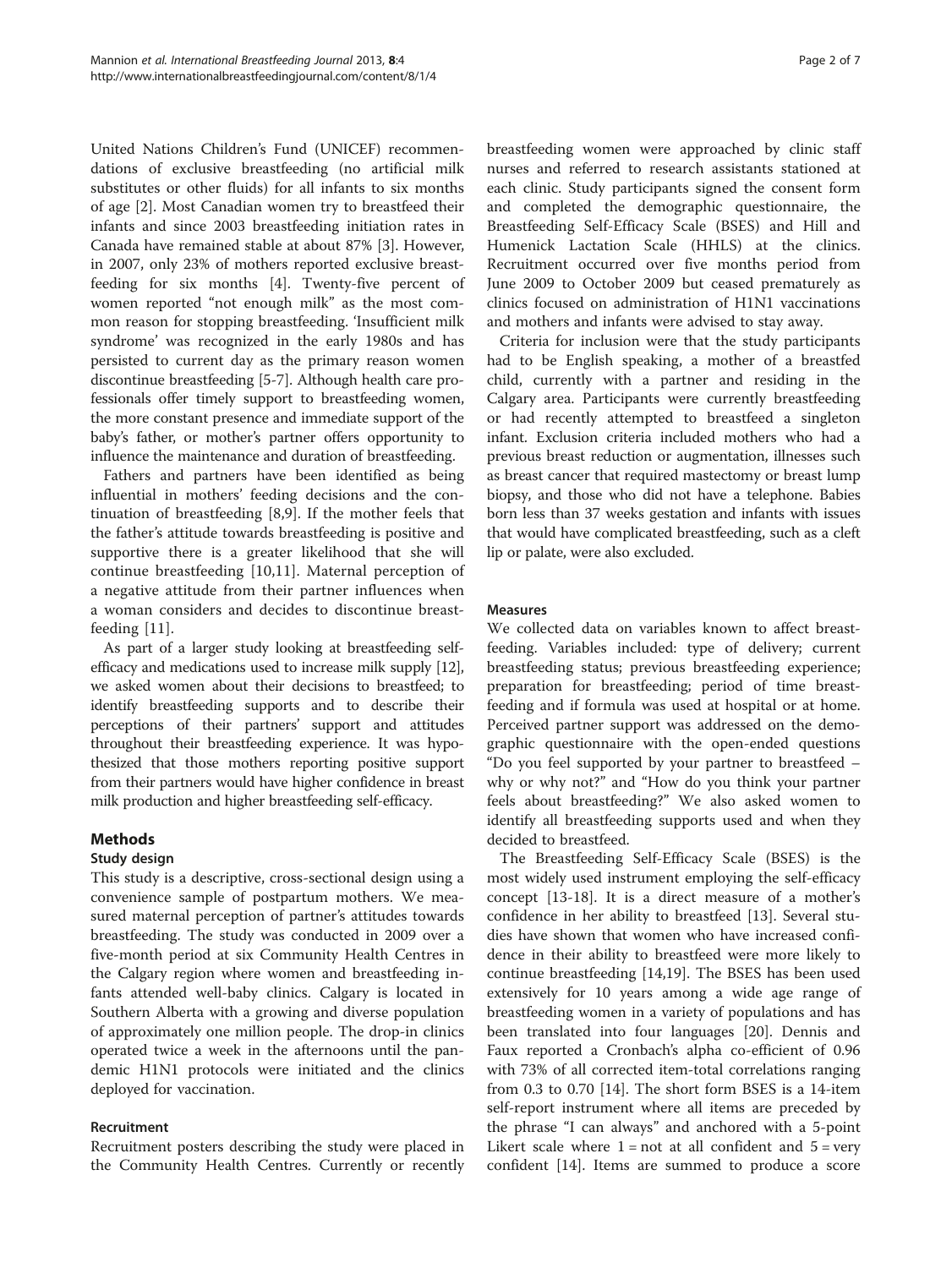<span id="page-2-0"></span>ranging from 14–70 with higher scores indicating higher levels of breastfeeding self-efficacy [[14\]](#page-6-0).

#### The HHLS and perceived insufficient milk supply

The conceptual framework of perceived insufficient milk supply was used to guide the development of the HHLS [[21\]](#page-6-0). Perceived insufficient milk persists as the primary reason women discontinue breastfeeding [[5,6,13,](#page-5-0)[22-24](#page-6-0)]. The HHLS is a direct measure of the perception women have of their milk production [\[21\]](#page-6-0). It has three subscales: maternal commitment, maternal satisfaction, and infant satisfaction. The HHLS is a 20-item self-report instrument where all items are anchored with a 7-point Likert scale where  $1 =$  strongly disagree and  $7 =$  strongly agree and can be used for subscale analysis [[21\]](#page-6-0). Items are summed to produce a score ranging from 20 to 140 with higher scores indicating higher levels of commitment and perceived infant satiety [\[21\]](#page-6-0). All subscales show moderate to high internal consistency (alphas 0.75 to 0.98) and concurrent and predictive validity [[21](#page-6-0)]. It has been used with diverse populations [[20,25,26\]](#page-6-0).

The study was approved by the Conjoint Health Research Ethics Board of the University of Calgary (E ID-22477).

#### Data analysis

Data were entered into a data file using Predictive Analysis Software, (PAWS) 19.0 for analysis. Descriptive statistics (means, standard deviation (SD), frequencies, and percentages) were used to characterize the sample and describe study variables. Chi-square tests and independent sample t-tests were used to explore the relationship between categorical and continuous variables, respectively. Simple and multiple linear regression analyses were used to examine the association between

partner support and breastfeeding scales in unadjusted and adjusted models for partner support, adjusting for previous breastfeeding experience and infant age. A p-value of < 0.05 was set as the level of significance.

Participants' responses to "How do you think your partner feels about breastfeeding?" were collated and categorized by three independent reviewers, as positive, negative or ambivalent. The responses to "Do you feel supported by your partner to breastfeed?" were noted and then matched to the previous question's categorization for each woman. Where partners exhibited active functions such as "helped position the baby" or "did the housework" women responded they felt supported. We categorized that as positive/active. Comments such as "Glad it's me and not him" and "Does not question me about it" did not elicit feelings of support and we categorized them as negative. Ambivalent comments included "Wants me to do what I'm comfortable with" and "Not sure, I think he would rather me bottle feed". We collapsed negative and ambivalent answers together for comparison to the active/positive category. The responses from the two questions were re-coded into new variables labeled active/positive support and ambivalent/negative support.

#### Results

Seventy-six mothers were recruited to the study and returned questionnaires. The participants were located across the Calgary metropolitan area and represented a range of incomes from all quadrants: the northwest, northeast, southwest, and southeast. One third  $(n = 25)$ of the women in our sample were less than 20 weeks postpartum when they joined the study. The mean age of the participants was 31 years (Table 1). The majority of the women in our sample were highly educated and

Table 1 Demographic, pregnancy and postpartum characteristics for total sample and divided by maternal perception of partner support

| Characteristic                                     | Full sample<br>$n = 76$ | Active/positive support<br>$n = 38^{a}$ | Ambivalent/negative<br>$n = 32^{a}$ | p-value <sup>b</sup> |
|----------------------------------------------------|-------------------------|-----------------------------------------|-------------------------------------|----------------------|
| More than high school education, n (%)             | 62 (82)                 | 33 (87)                                 | 25(78)                              | 0.34                 |
| Married/living with partner n (%)                  | 74 (97)                 | 36 (95)                                 | 32 (100)                            | 0.50c                |
| Age, mean (SD)                                     | 31.2(4)                 | 31.2(4)                                 | 32.3(4)                             | 0.22                 |
| Infant's age (weeks)                               | 31(17)                  | 30.4(17)                                | 30.4 (17)                           | 0.96                 |
| Ever attended prenatal classes, n (%)              | 58 (76)                 | 29(76)                                  | 24 (75)                             | 0.90                 |
| C-section delivery, n (%)                          | 24 (32)                 | 11(29)                                  | 11(34)                              | 0.67                 |
| Self-reported complications with delivery, n (%)   | 25(33)                  | 13(34)                                  | 11(34)                              | 0.99                 |
| Previously breastfed a child, n (%)                | 32(42)                  | 13(34)                                  | 15(47)                              | 0.28                 |
| Breastfeeding at study contact, (no formula) n (%) | 43 (57)                 | 26 (68)                                 | 14(44)                              | 0.04                 |
| Did not receive formula in hospital, n (%)         | 44 (58)                 | 22 (58)                                 | 18 (56)                             | 0.89                 |
| BSES score by type of support                      |                         | $59.71$ SD = 9.33                       | $55.13 SD = 7.58$                   | 0.03                 |

<sup>a</sup>Does not add to 76 because 6 women did not report. <sup>b</sup> p value of < .0.05 was considered significant. <sup>c</sup>Fisher's exact test due to small cell sizes.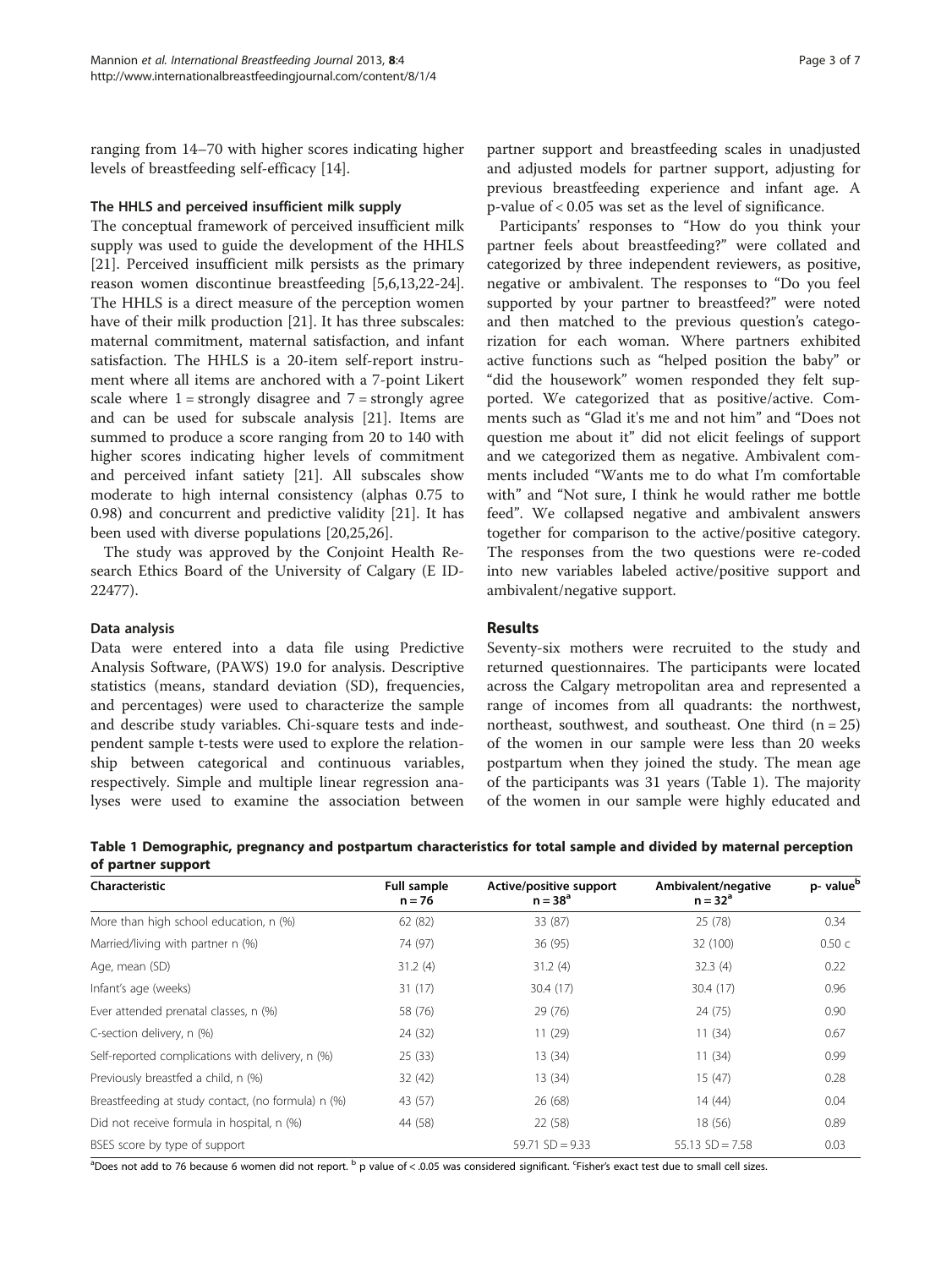married or living with their partner. One third of women decided to breastfeed during pregnancy  $(33\%, n = 26)$ . Only four women (5%) reported discussing the decision with their partner. Over half  $(58\%, n = 44)$  reported they were "always going to breastfeed."

Many of the mothers in our study reported that they had attended prenatal classes  $(76\% , n = 56)$ . Fifty-two women (68%) gave birth vaginally and 24 ( $n = 32$ %) had surgical deliveries. One third  $(n = 25)$  of our sample reported complications with their delivery. Previous breastfeeding experience was reported by  $42\%$  (n = 32) of women. Over half the women (58%,  $n = 44$ ) did not use formula in hospital.

After partner support, the top three breastfeeding supports reported by women were maternal mother (65%, n = 49), friends (65%, n = 49), and physicians (61%,  $n = 46$ ). Women felt supported by health care professionals at the hospital  $(92\%, n = 70)$  and following discharge (96%,  $n = 73$ ) with 77% ( $n = 59$ ) seeking assistance for breastfeeding post-discharge. Valuable information was received from lactation consultants, nurses and family members. The most useful information women received for breastfeeding came from prenatal classes and health care professionals. The information addressed baby position and latch  $(25\% , n = 15)$ , supportive interaction (29%,  $n = 17$ ), and advice on how to be patient and to persevere  $(17\% , n = 10)$  through breastfeeding challenges.

Two categories for perceived maternal support emerged from the analysis of the open ended comments: 'active/ positive' and 'ambivalent/negative.' Active/positive support  $(n = 38)$  was characterized by reports of emotional and functional support such as "he is the transporter, brings the baby to me" and "he is very encouraging." Fifty five per cent of women perceived that their partner was "encouraging," 23% said their partners thought breastfeeding was best or healthiest for the baby. However, 22% indicated that their partner felt indifferent or negatively about breastfeeding. Ambivalent/negative support  $(n = 32)$ was characterized by baby only related comments such as "Does not question me about it" or "good for baby and for the economy." Frank negative comments about breastfeeding included it was "too time consuming," "(he) feels

that it is healthy for baby but it interferes with intimacy," and that "(he) feels left out."

Descriptive characteristics for all women stratified by type of partner support (active/positive and ambivalent/ negative) are shown in Table [1](#page-2-0). There was a significant difference between the two groups divided by perceived type of support at study contact  $(p < 0.04)$ . Women who perceived active/positive support from their partners in breastfeeding had higher mean scores of self-efficacy as measured by the BSES than women who reported ambivalent/negative support (Score 59.7 (SD = 9.33) vs. 55.1  $(SD = 7.58)$ ; p = 0.03). BSES scores ranged from 34 to 70 (total attainable score  $= 70$ ), while for HHLS the range was  $62-115$  (total attainable score = 140). There were no significant differences between the two types of perceived support when comparing total HHLS scores or for any of the HHLS subscales. In multiple regression analysis, the effect of active/positive support remained a significant predictor  $(p = 0.019)$  of BSES score, controlling for previous breastfeeding experience and age of infant (Table 2).

#### **Discussion**

In this study we demonstrated that partner support and encouragement were associated with maternal confidence and a perceived ability to breastfeed. Women who experienced positive and active support by their partners showed higher confidence in their ability to breastfeed than women with partners who were ambivalent or negative towards breastfeeding. Partner support was predictive of maternal confidence in breastfeeding regardless of any previous breastfeeding experience or the age of the infant.

In a mixed methods study examining fathers acting as breastfeeding allies, Pontes, Osorio and Alexandrino reported paternal attitudes towards breastfeeding including ambivalence, conflict, exclusion, and insecurity. The effect of these attitudes on maternal breastfeeding was not mentioned [[27\]](#page-6-0). We found similar behaviors perceived by mothers that we termed ambivalent; "(he) is passive about it - goes along with my choices and what I wanted to try;" negative such as "inconvenienced" that adversely affected breastfeeding confidence. Mothers also perceived that partners felt left out and that

Table 2 Unadjusted and adjusted regression models examining the association between partner support and Breastfeeding Self-efficacy Scale (BSES) and Hill & Humenick Lactation Scale (HHLS) scores

| Independent variable              | <b>BSES</b>               |                       |                             |          | <b>HHLS</b>      |          |                             |         |
|-----------------------------------|---------------------------|-----------------------|-----------------------------|----------|------------------|----------|-----------------------------|---------|
|                                   | Unadjusted model          |                       | Adjusted model <sup>a</sup> |          | Unadjusted model |          | Adjusted model <sup>a</sup> |         |
|                                   | $\beta$ (se) <sup>b</sup> | p- value <sup>c</sup> | $\beta$ (se)                | p- value | $\beta$ (se)     | p- value | $\beta$ (se)                | p-value |
| Active positive support           | 4.59 (2.06)               | 0.029                 | 4.72 (1.97)                 | 0.019    | 1.91 (1.92)      | 0.32     | 1.98 (1.94)                 | 0.31    |
| Previous breastfeeding experience |                           |                       | 1.39 (2.01)                 | 0.49     |                  |          | 0.67(1.97)                  | 0.74    |
| Age of infant (wks)               |                           |                       | 0.18(0.06)                  | 0.003    |                  |          | 0.07(0.06)                  | 0.21    |

<sup>a</sup>Partner support adjusted for previous breastfeeding experience and child age. β(se)<sup>b</sup> = regression coefficient; se = standard error. <sup>c</sup> p < 0.05. dReference group: ambivalent /passive.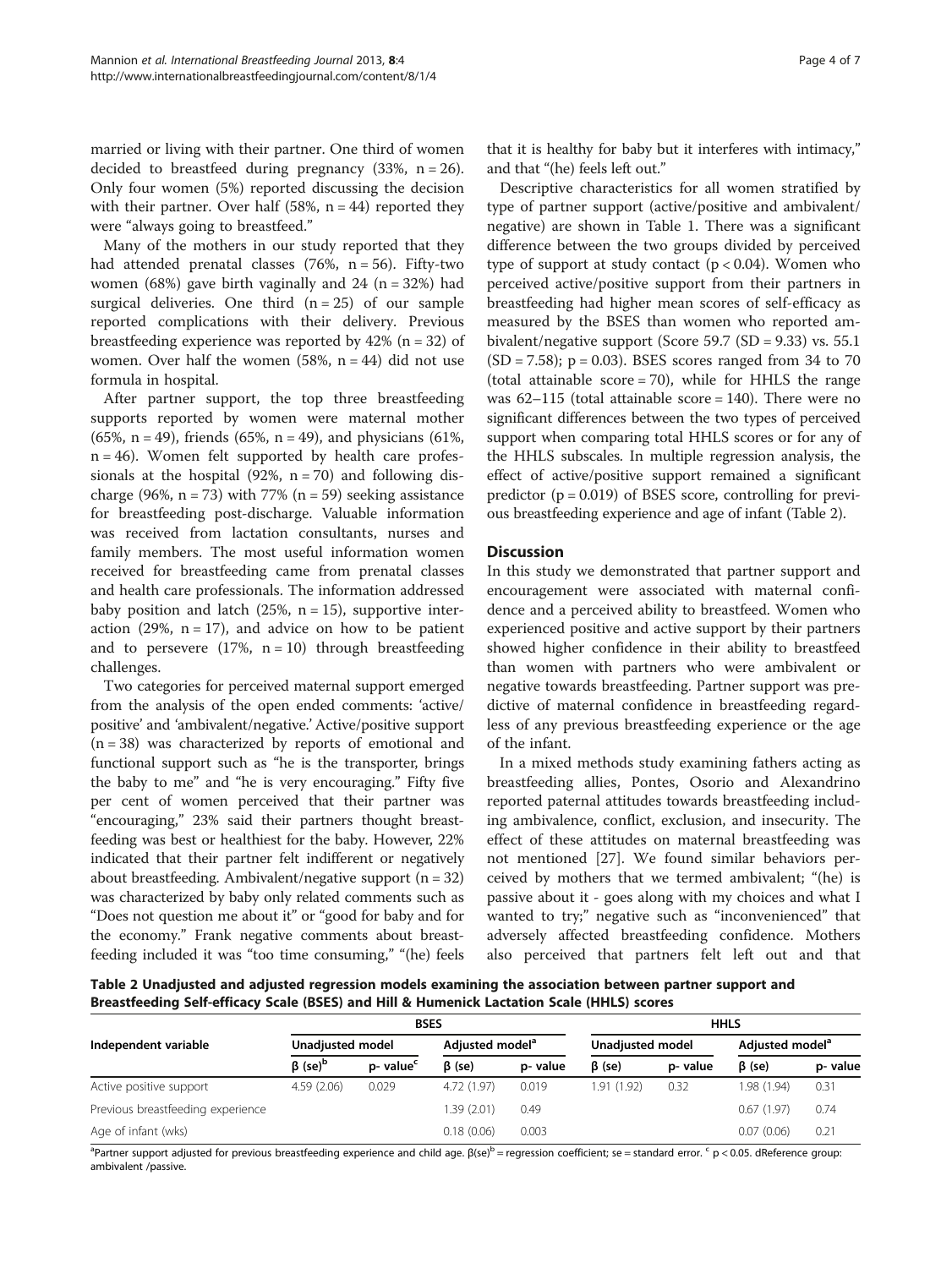breastfeeding interfered with intimacy. The effect of breastfeeding on intimacy is seldom mentioned in studies but could be a marker of stress in the reestablishment of sexual activity following childbirth and a topic for sensitive discussion between parents and with a health care professional.

We found that women breastfeeding at the time of the study reported positive perceived paternal support when compared to women who were not breastfeeding and who recalled ambivalent or negative support. Fathers may not recognize how influential active support is to instilling and sustaining the confidence mothers develop in breastfeeding. Active participation characterized by fathers assisting with "domestic chores, and presence during breastfeeding" were perceived by mothers as positive support - "he would sponge my breast before feeding, with warm water" and "he is the 'transporter' . . . brings the baby to me for feeding" and "he checked the (baby's) latch."

In contrast to earlier findings [[10](#page-5-0),[11,](#page-5-0)[28,29](#page-6-0)], our study participants did not report that partners were instrumental in their decision to breastfeed. The majority of our sample were "always going to breastfeed," often considered a predominant factor in infant feeding decisions. A study by Datta, Graham and Wellings found that although fathers were willing to support a mother's decision to breastfeed, they did not feel that they were able to be a part of the decision making process [[30\]](#page-6-0). This study found that fathers often felt left out of the decision making process and that their role was primarily one of providing supportive care to the mother [\[30](#page-6-0)]. However, fathers who were interviewed were conflicted as to how to provide support during specific breastfeeding challenges and were thus, more likely to support the mother's decision to stop breastfeeding [\[30](#page-6-0)]. There is a growing body of literature suggesting that fathers should be included in both the breastfeeding decision making process and acquisition of positive, functional support behaviors postpartum [[8,](#page-5-0)[27,31](#page-6-0)-[34\]](#page-6-0). Fathers will require information on the ways in which they can best support mothers in meeting breastfeeding challenges.

Timing of support is important in the initiation and maintenance of breastfeeding but also in the development of maternal confidence. Learning the skills of latching and positioning the baby early in the postpartum period is critical to establishing breastfeeding patterns and breast milk supply. Faced with challenges such as engorgement, latching difficulties, fatigue and perceived insufficient milk production, women without support and resources are likely to "give up" [\[6,7,10](#page-5-0)]. Partners who are present during this period could offer timely support and encouragement. Armed with information and rudimentary skills they could be engaged in

targeted support activities. Timely partner intervention may be crucial to the continuance of breastfeeding.

Our results indicate that active support measures such as preparing baby and bringing beverages coupled with positive verbal phrases encouraged and sustained maternal confidence in breastfeeding. Health care professionals providing assistance in the prenatal and postpartum periods have an opportunity to help partners recognize that breastfeeding 'is best for baby' as well as the effect of encouraging words and deeds on mothers' confidence and decision to continue breastfeeding. Strategies to actively support breastfeeding have a greater impact on sustaining mothers' efforts. Verbal and nonverbal encouragement to mothers from fathers was reported by Rempel and Rempel to facilitate breastfeeding and was more likely to occur when fathers had increased knowledge about breastfeeding and used it to assist with breastfeeding challenges [\[33\]](#page-6-0).

Involving fathers in breastfeeding will require increased efforts on the part of health care professionals to dispel the "exclusivity" of the mother/baby dyad. One of these efforts will be to offer information to partners so they can formulate knowledgeable solutions given problems they may witness. In 2006, Pisacane et al. found that teaching fathers (intervention group) about "fear of milk insufficiency, transitional lactation crisis, return to outside employment, and problems such as breast engorgement, mastitis, sore and inverted nipples, and breast refusal" and preventive and management techniques resulted in significant differences in successful lactation and increasing breastfeeding rates compared to the control group [\[11](#page-5-0)]. It should be noted that not all partners may be interested in this level of involvement. However, our results indicated that supportive partner interaction, advice on how to be patient and to persevere throughout breastfeeding challenges was the most useful for women.

We found that responses to the HHLS were indistinguishable between our two groups termed active/positive and ambivalent/negative. As one of the sub-scales measured maternal confidence and commitment, we would have expected that maternal perception of active/positive support from fathers may have positively affected maternal confidence and this could have differentiated the groups. It could be that the confidence in the ability to breastfeed as measured by the BSES is more affected by partner support than maternal perception of milk production or the maternal assessment of infant satiety.

Key breastfeeding supports were identified by participants. Interestingly, for our sample, health care professionals and mother/friends ranked almost equally but we note that their information bases may be different. Health care professionals offer evidence-based information whereas mothers/friends may have their information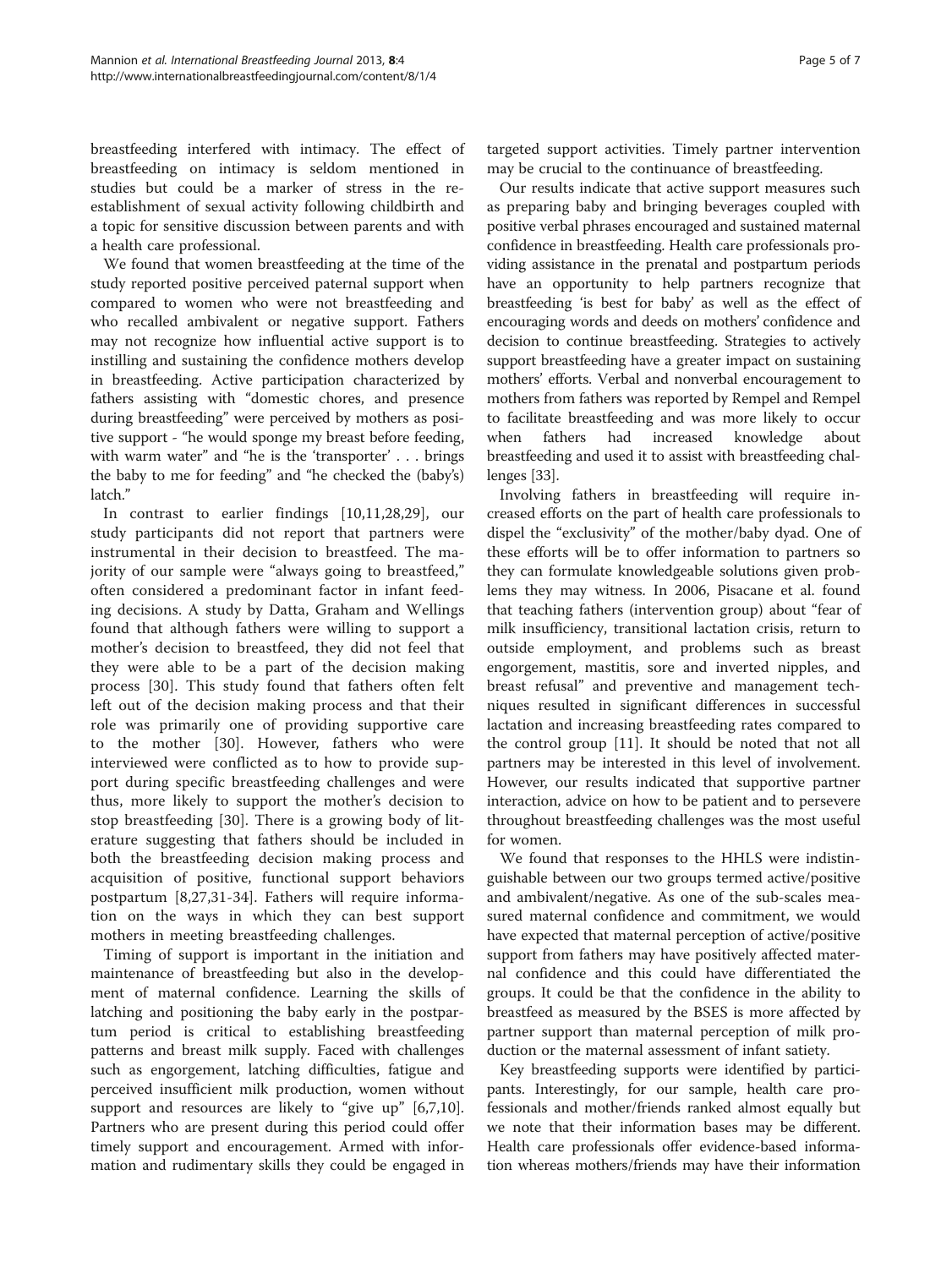<span id="page-5-0"></span>grounded in experience, folk lore, and television, internet or media sources. Prenatal class information was also identified as being helpful therefore relevant and accurate breastfeeding content should be maintained.

Our research focused on maternal perception of breastfeeding support not on the actions of partners. Consequently, we cannot conclude that partners were not providing instrumental, emotional, or other forms of support, only maternal perception of that support. Information could be provided to fathers to attend to how mothers wish to be supported during the prenatal and postpartum period and give examples of active and positive supportive behaviors.

#### Limitations

We used a convenience sample which is subject to selection bias and threatens the internal validity of our study. Generalizability is limited by the small sample size of our findings to other breastfeeding women. Another limitation is that women reported their perceptions of support at different times throughout the postpartum period thus a woman's initial perception of partner support may have changed depending whether breastfeeding was maintained or stopped. Self-report is subject to recall bias and some women may have forgotten their initial perceptions of partner support. Verification of emergent categories with women would have validated the results.

#### Conclusion

Mothers reporting positive support from their partners had higher confidence in breast milk production and higher breastfeeding self-efficacy as measured by the BSES. Our results concur with previous studies that partners can influence a woman's confidence in breastfeeding [11,[28,32\]](#page-6-0). More specifically, those fathers who actively support and encourage women by helping position the baby and bringing snacks and diapering, are highly influential in a mother's perceptions of confidence in breastfeeding. It is important that health care professionals appreciate the influence positive and active partner support has upon maternal feelings of confidence in breastfeeding and offer partners tips on common support strategies. In both prenatal classes and during postpartum stay in hospital as well as postpartum visits, health professionals can invite partners to become active learners and highlight supportive functions that are known to be meaningful to mothers. For some, learning solutions to common breastfeeding challenges may offer an opportunity for mothers to have an in-house resource. Future research could address knowledge gaps partners may have, the effect of breastfeeding on sexual intimacy for both parents and explore the disconnectedness partners have reported.

#### Competing interests

The authors declare that they have no competing interests.

#### Authors' contributions

CAM developed the design for the study and drafted the manuscript. AH made substantial contribution to the acquisition of data and was involved in manuscript revision. CAM, AH, SM and ST analyzed and interpreted the data and were involved in manuscript revision. All authors read and approved the final version.

#### Authors' information

CAM is an Associate Professor with the Faculty of Nursing, University of Calgary. AH is a former student with the Faculty of Nursing, University of Calgary. SM is a post doctoral fellow at the Child Development Centre, Alberta Children's Hospital. ST is a Professor, Departments of Pediatrics and Community Health Sciences, Faculty of Medicine, University of Calgary Health Scholar, Alberta Heritage Foundation for Medical Research Scientific Director, Child Development Centre Alberta Children's Hospital.

#### Acknowledgements

This research was supported by Nursing Research Endowment, Faculty of Nursing, University of Calgary. The authors thank Debbie Mansell, Arsheen Dhalla, Kristin Ruzicki, and Emmanuel Thompson for their assistance. We would like to thank the mothers who shared their experiences and perceptions with us.

#### Author details

<sup>1</sup> University of Calgary, 2500 University Drive NW, Calgary AB T2N 1N4 Canada. <sup>2</sup>Child Development Centre, c/o 2888 Shaganappi Trail NW, Calgary, Alberta T3B 6A8, Canada.

#### Received: 18 August 2012 Accepted: 5 May 2013 Published: 8 May 2013

#### References

- 1. World Health Organization, UNICEF: Baby-Friendly Hospital Initiative: Revised, Updated and Expanded for Integrated Care. Geneva: Health Organization and UNICEF; 2009.
- 2. World Health Organization, UNICEF: Global strategy for infant and young child feeding. Geneva: World Health Organization and UNICEF; 2003.
- 3. Breastfeeding Initiation in Canada: Key Statistics and Graphics. 2009–2010. [http://www.hc-sc.gc.ca/fn-an/surveill/nutrition/commun/prenatal/initiation](http://www.hc-sc.gc.ca/fn-an/surveill/nutrition/commun/prenatal/initiation-eng.php)[eng.php](http://www.hc-sc.gc.ca/fn-an/surveill/nutrition/commun/prenatal/initiation-eng.php).
- 4. Duration of Exclusive Breastfeeding in Canada: Key Statistics and Graphics. 2007–2008. [http://www.hc-sc.gc.ca/fn-an/surveill/nutrition/commun/](http://www.hc-sc.gc.ca/fn-an/surveill/nutrition/commun/prenatal/duration-duree-eng.php#a1) [prenatal/duration-duree-eng.php#a1.](http://www.hc-sc.gc.ca/fn-an/surveill/nutrition/commun/prenatal/duration-duree-eng.php#a1)
- 5. Ahluwalia IB, Morrow B, Hsia J: Why do women stop breastfeeding? Findings from the Pregnancy Risk Assessment and Monitoring System. Pediatrics 2005, 116(6):1–8.
- 6. Gussler JD, Briesemeister LH: The insufficient milk syndrome: a biocultural explanation. Med Anthropol 1980, 4(2):145–174.
- 7. McCarter-Spaulding DE, Kearney MH: Parenting self-efficacy and perception of insufficient breast milk. J Obstet Gynecol Neonatal Nurs 2006, 30(5):515–522.
- Rempel LA, Rempel JK: Partner influence on health behavior decisionmaking: Increasing breastfeeding duration. J Soc Pers Relat 2004, 21(1):92–111.
- 9. Scott JA, Binns CW, Graham KI, Oddy WH: Temporal changes in the determinants of breastfeeding initiation. Birth 2006, 33(1):37–45.
- 10. Arora S, McJunkin C, Wehrer J, Kuhn P: Major factors influencing breastfeeding rates: Mother's perception of father's attitude and milk supply. Pediatrics 2000, 106(5):e67-e67.
- 11. Pisacane A, Continisio Gl, Aldinucci M, D'Amora S, Continisio P: A controlled trial of the father's role in breastfeeding promotion. Pediatrics 2005, 116(4):E494–E498.
- 12. Mannion C, Mansell D: Breastfeeding self-efficacy and the use of prescription medication: A pilot study. Obstet Gynecol Int 2012, 562704. <http://www.hindawi.com/journals/ogi/2012/562704/>.
- 13. Blyth R, Creedy DK, Dennis CL, Moyle W, Pratt J, De Vries SM: Effect of maternal confidence on breastfeeding duration: An application of breastfeeding self-efficacy theory. Birth 2002, 29(4):278–284.